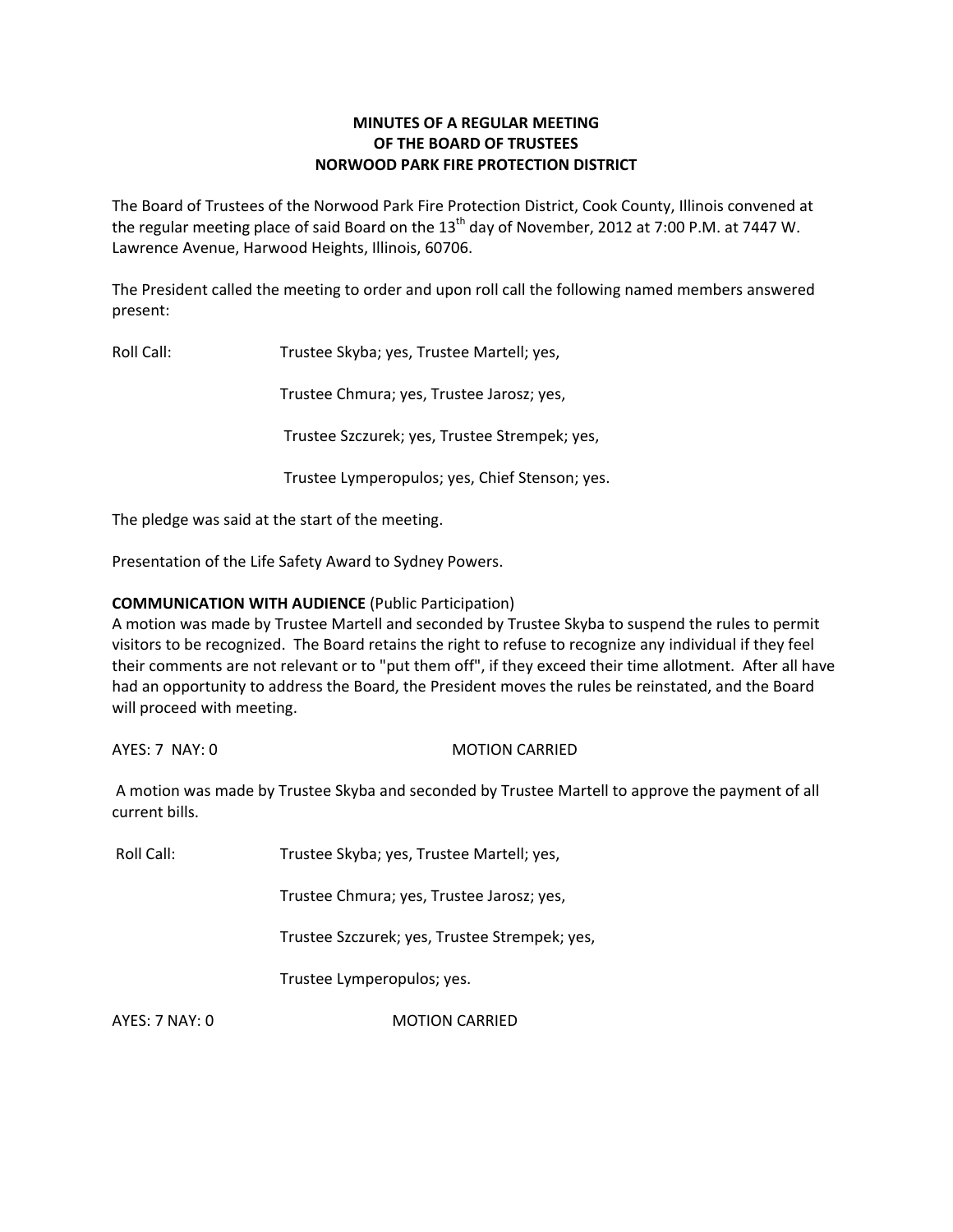A motion was made by Trustee Strempek and seconded by Trustee Szczurek to approve the minutes of the Regular meeting held on October 9<sup>th</sup>, 2012.

| Roll Call:     | Trustee Skyba; yes, Trustee Martell; yes,     |
|----------------|-----------------------------------------------|
|                | Trustee Chmura; yes, Trustee Jarosz; yes,     |
|                | Trustee Szczurek; yes, Trustee Strempek; yes, |
|                | Trustee Lymperopulos; yes.                    |
| AYES: 7 NAY: 0 | <b>MOTION CARRIED</b>                         |
|                |                                               |

# **TREASURER'S REPORT**

Schedule of Assets (Arising from Cash Transactions) October 31, 2012

#### Assets

| Checking and money market accounts (interest rate-APY): |           |
|---------------------------------------------------------|-----------|
| Plaza Bank checking (0.046%)                            | \$1,770   |
| Plaza Bank money market (0.295%)                        | 602,576   |
| Plaza Bank checking- Public Education                   | 573       |
| Plaza Bank ambulance billing money market (0.295%)      | 808,070   |
| Plaza Bank-Medical 1003102                              | 2,958     |
| Suburban Bank & Trust                                   |           |
| Total checking and money market accounts                | 1,415,917 |

| Certificates of deposit (interest rate and maturity):    |             |
|----------------------------------------------------------|-------------|
| Plaza Bank (0.65%, 03/02/13)                             | 617,053     |
| Belmont Bank and Trust (1.20% 08/23/12)                  | 528,032     |
| Plaza Bank (0.85% 01/17/13)                              | 123,622     |
| Plaza Bank (0.65% 03/18/13                               | 418,898     |
| Plaza Bank (0.65% 06/23/13)                              | 468,659     |
| Belmont Bank (1.20% 08/21/12)                            | 509,219     |
| Belmont Bank (1.00% 07/19/14)                            | 359,776     |
| Total certificates of deposit                            | 3,025,259   |
| Total checking, money market and certificates of deposit | S 4,441,176 |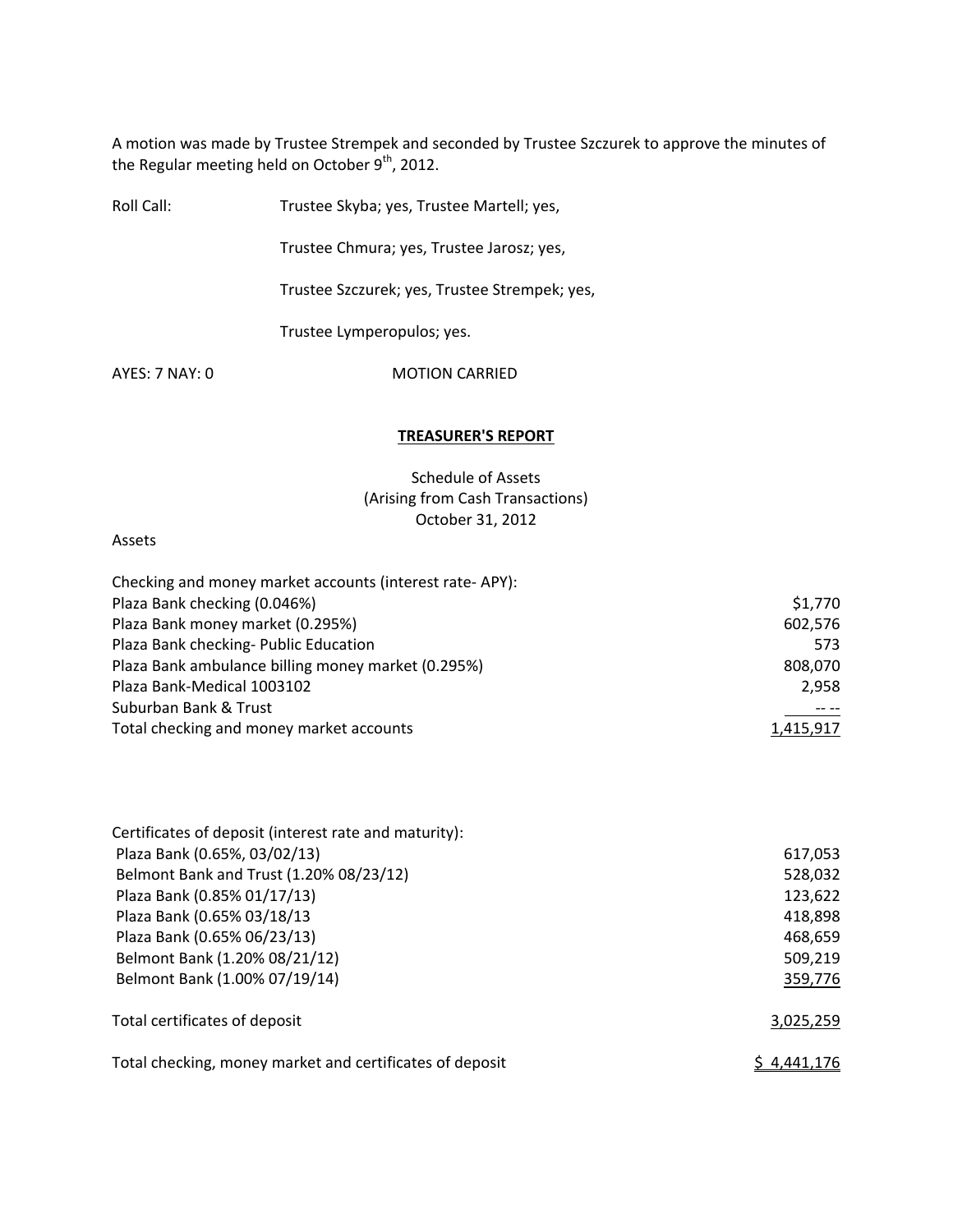Trustee Martell stated that there are no CD's maturing, he expects the rates to continue to go down. He feels we are in a strong fiscal position. Trustee Martell saw a flyer talking about the pension funds unfunded liability. He states he would like it on the record that this information is incorrect. Trustee Chmura has stated that he has communicated with the Pioneer Press about an editor that was incorrect and they are going to check into how they accept editorials. They are aware of errors.

Motion by Trustee Skyba, seconded by Trustee Jarosz to approve the Treasurer's report as presented from the Financial Statement for October 2012**.**

Roll Call: Trustee Skyba; yes, Trustee Martell; yes,

Trustee Chmura; yes, Trustee Jarosz; yes,

Trustee Szczurek; yes, Trustee Strempek; yes,

Trustee Lymperopulos; yes.

AYES: 7 NAY: 0 **MOTION CARRIED** 

## **Chiefs Report:**

All Trustees received a copy of the alarm report.

All Trustees received a copy of the inspection report along with the list of completed inspections for this month.

I mailed out invoices to the other taxing bodies that share the Early Warning System. Norridge and Norwood Park Township paid their portion but Harwood Heights wanted a copy of the intergovernmental agreement before they paid. I have searched all of our files, contacted Norridge and the Township and nobody has a signed copy. I have the document without signatures. Discussion. I researched back and found that Harwood Heights has paid their part out of their 911 fund. I talked with Lt. Maraviglia and he will talk with the board and pay the invoice out the 911 fund. We will make a new document and have it approved for the maintenance of the Early Warning System.

For the past 35 years we have been part of the Good Samaritan EMS System in Downers Grove. This has been inconvenient for us due to the location. Any meetings or trainings would be held there. 90% of the departments in their system are around the hospital and transport to Good Samaritan. I have always looked for a way to get closer with the blessing of Resurrection, our home hospital. Two months ago Lutheran General Hospital started their own EMS system. I have been in contact with them and scheduled a meeting with the Project Medical Director and the ER Coordinator. Resurrection would like to see us move there and this is a hospital that we transport to. Discussion. LGH doesn't want to step on Good Samaritans toes because they helped them start their new system and they are both Advocate hospitals. I have already spoken with Good Samaritan and told them of our intentions and asked for their blessing if we make the move. I will keep you posted of the progress. Discussion.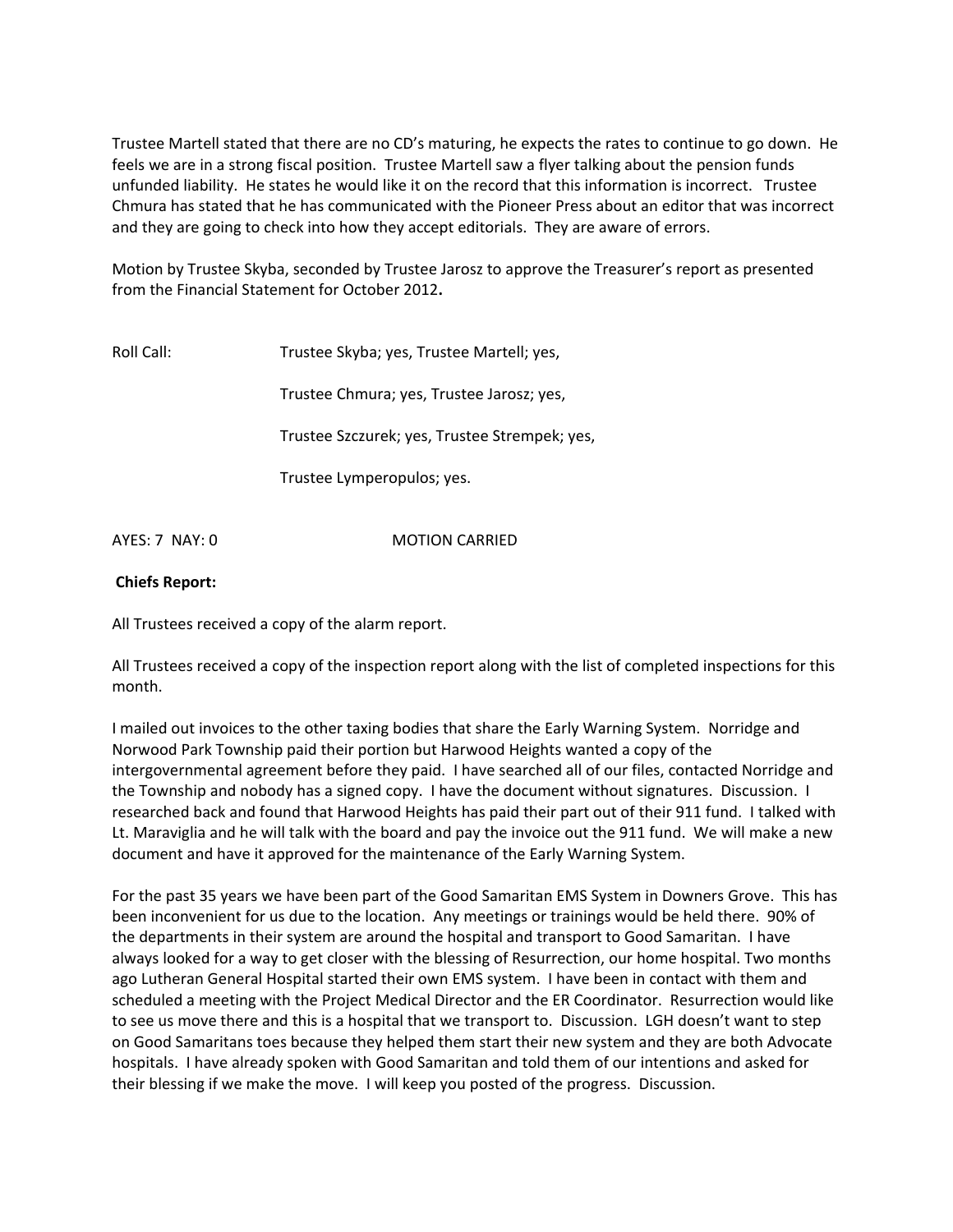The Hurst equipment is on the agenda, this is the extrication equipment that we have been talking about for awhile. I have been working with the Equipment Committee and they agreed we should put it on this month's agenda. We had demonstrations and quotes from two different suppliers of this equipment. We decided this is the equipment that would benefit our department the most. The front line engine would have all new battery operated equipment and the reserve Engine would have new cutters and that would solve our problem. We thought the cost would be over \$25,000 so we are happy with the quote.

There is a motion on the agenda for the fence but we may have to table it. Trustee Chmura stated we will discuss it when we get the motion.

The 2% check came in last week for \$18,684 we deposited the check and after board approval we will forward a check to the 2% Board.

There are a few lights that are in bad shape on the exterior of the building and we were going to try and repair them, but the electrician thought it would be best to replace. The fixtures are 25 years old, taking in some water and they keep popping circuits. Trustee Martell asked if this was the problem also with the marquee, Chief Stenson stated that he will have the electrician check it.

Our property and vehicle insurance coverage quote came in and it's going up 5.5%. I have contacted them and asked for a reason. The said it was due to loss, so I have requested a loss report. The loss report shows a loss reserve of \$50,000 due to the accident in 2010. This accident is being paid for by the other insurance but they said they still need to keep the reserve open. Otherwise there would not have been an increase.

On a sad note, Commissioner Golebiowski's father passed away. I will forward the arrangements to everybody when I receive them.

A motion was made by Trustee Lymperopulos and seconded by Trustee Skyba to accept the Chiefs report as presented for October 2012.

AYES: 7 NAY: 0 MOTION CARRIED

## **Presidents Report:**

None

## **Committee Reports:**

Finance Committee‐ Trustee Chmura asked Chief Stenson how the audit is going. Chief stated we should have a draft in a couple weeks. Discussion.

Building and Equipment Committee‐ Chairman Trustee Szczurek stated after working with the Chief they recommend passing the motion that is on the agenda tonight.

Technology and PR Media Committee‐ Chairman Strempek stated he had nothing to report at this time.

Policy Committee‐ Chairman Trustee Skyba stated there is nothing to report at this time.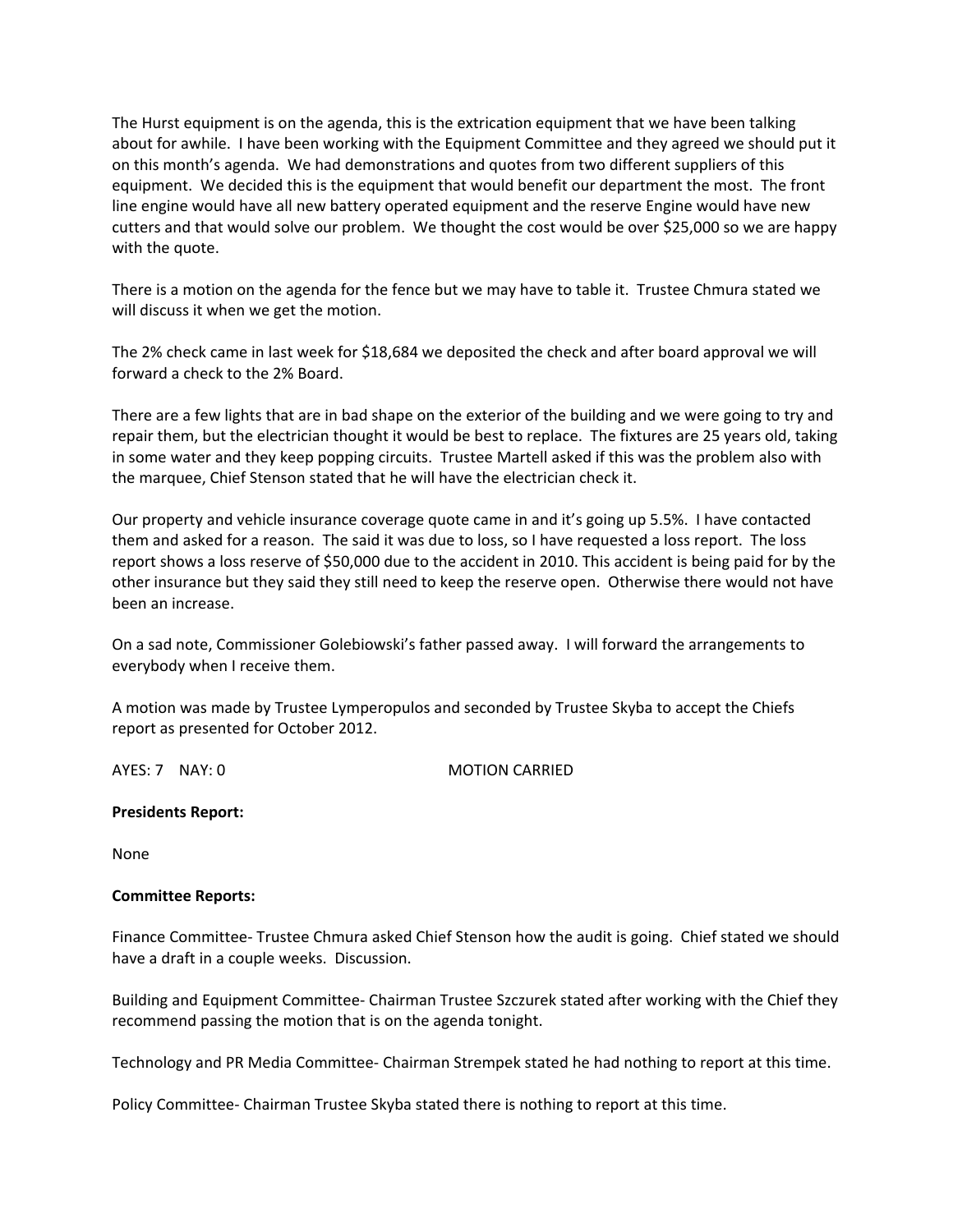Pension Fund- Trustee Martell stated they met in October. Assets are going up in value, they feel MB Financial is doing what we want them to do. It is very transparent. Discussion.

#### **Old Business:**

None

#### **New Business**:

Motion by Trustee Skyba and seconded by Trustee Martell to approve the payment of \$18,684.45 to the 2% Foreign Fire Insurance Board.

| Roll Call:     | Trustee Skyba; yes, Trustee Martell; yes,     |
|----------------|-----------------------------------------------|
|                | Trustee Chmura; yes, Trustee Jarosz; yes,     |
|                | Trustee Szczurek; yes, Trustee Strempek; yes, |
|                | Trustee Lymperopulos; yes.                    |
| AYES: 7 NAY: 0 | <b>MOTION CARRIED</b>                         |

Motion by Trustee Lymperopulos and seconded by Trustee Martell to authorize the Chief to accept any group tax objection settlements with Robbins & Swartz per Resolution #09‐6 after notification to the Board of Trustees.

Trustee Chmura stated that the Chief is the only one who has authorization and if the chief is out of town the trustees will need to have the authority. The feeling is that we have a small part in this consortium and if the school districts that have a large portion agree that there should be a settlement, we will go along with it. Discussion.

| Roll Call:     | Trustee Skyba; yes, Trustee Martell; yes,     |
|----------------|-----------------------------------------------|
|                | Trustee Chmura; yes, Trustee Jarosz; yes,     |
|                | Trustee Szczurek; yes, Trustee Strempek; yes, |
|                | Trustee Lymperopulos; yes.                    |
| AYES: 7 NAY: 0 | <b>MOTION CARRIED</b>                         |

Motion to approve Bradford Development to purchase and install a 6 foot PVC fence on the rear of our property was tabled.